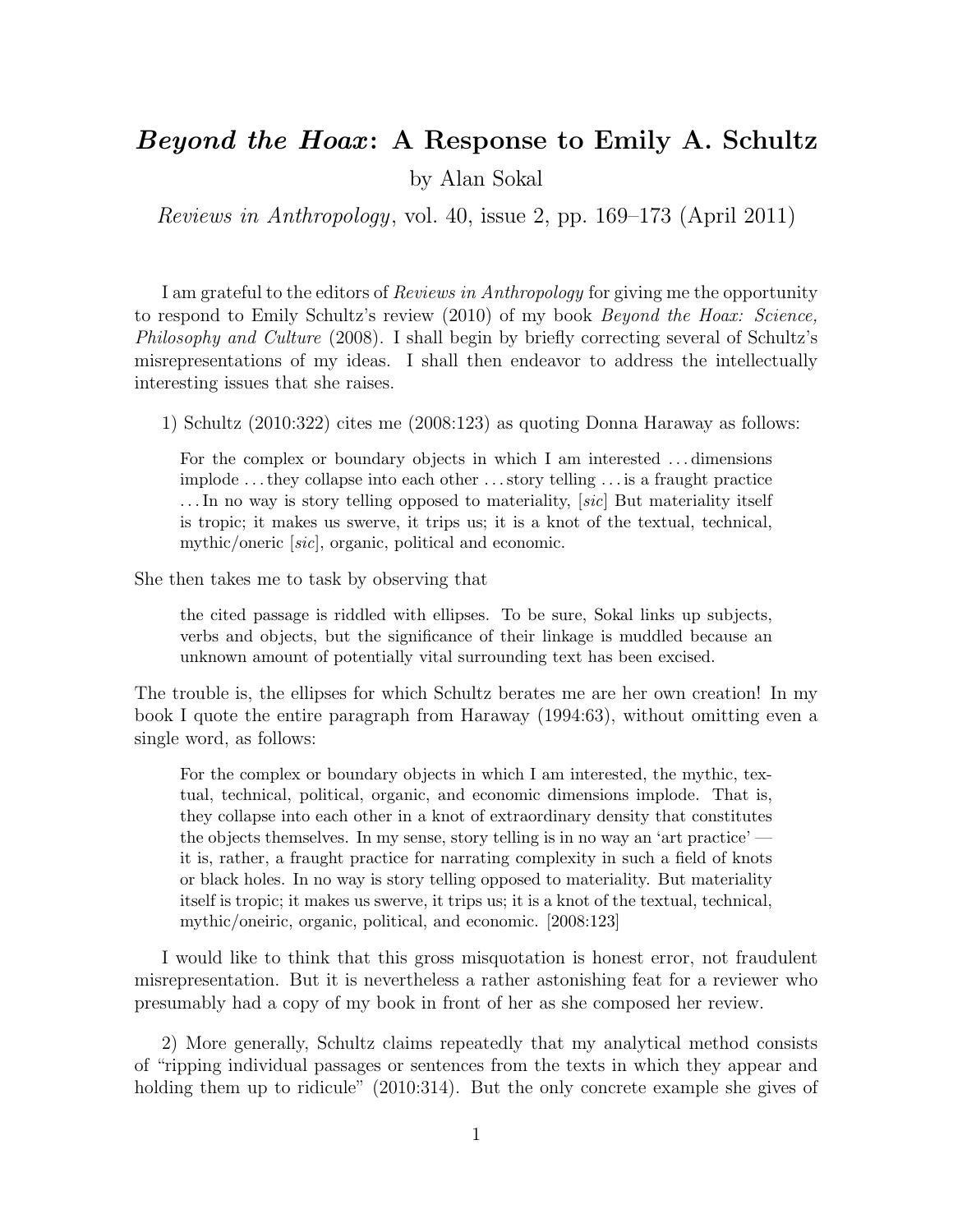such a method is the mangled quotation from Haraway. She never mentions my detailed and respectful analyses of some key ideas from the work of Carolyn Merchant, Sandra Harding and Evelyn Fox Keller (119–129), Barry Barnes and David Bloor (203–211), and Bruno Latour (211–216), in which I explain my disagreements with their theses and my view of the kernels of truth in their contentions. Schultz could of course rightly observe that these analyses do not refute the entire œuvre of the authors in question, and I have never claimed that they do. But it would have been more interesting had Schultz actually addressed my arguments, rather than claiming falsely that I have none.

3) Schultz observes correctly that my book contains many footnotes, "sometimes taking up more space [on the page] than the main text" (2010:323). It seems to me that footnotes are a useful way of conveying subsidiary qualifications or interesting but dispensable digressions, without bogging down the main text; and it also goes without saying that each reader is free to like or dislike this style. But Schultz falsely claims that the footnotes represent recent amendments to previously published essays, condescendingly concluding (in one typical case) that my "understanding of the meaning of Collins's statement has become more nuanced over time" (2010:324). In fact, the footnote she cites (152n9 and 230n3) was present in the versions of these essays originally written in 1997 and 2001 (Sokal 1998:19n9, Sokal and Bricmont 2004:18n3), as Schultz could easily have verified by typing a few words into Google Books. More fundamentally, her complaint with this footnote is bizarre, and in flat contradiction with her contention that my main method is "ridicule". Sociologist of science Harry Collins (1981:3) made the rather astonishing assertion that "the natural world has a small or non-existent role in the construction of scientific knowledge". Rather than simply pointing out the manifest falsity of this statement when the words in it are given their natural and unambiguous meanings, I bent over backwards in the footnote to come up with some charitable interpretations of what Collins might be trying inarticulately to say. Likewise for the footnote (237n28) concerning Quine's radical-sounding assertion that "any statement can be held true come what may" (Quine 1980:43) — a footnote that Schultz labels as "anxious" but which could equally well be described as "bending over backwards to be generous".

4) Schultz snootily dismisses my examination of postcolonial and Hindu-nationalist conceptions of science (297–321) as "twenty pages of sound-bite analysis" (2010:326) — a clever put-down, to be sure, but one that she does not deign to substantiate with any precise criticisms. I leave it to readers to judge my arguments for themselves. More importantly, Schultz chastises me for allegedly "evaluating the views of scholars and theorists not on their own merits, but according to the purported ease with which they give aid and comfort to the enemy" (2010:326). This would be a valid criticism were that indeed my method, but in fact I say quite explicitly the exact opposite:

Of course, if a theory is supported by cogent reasoning or persuasive empirical evidence, then it is unfair to criticize it on the grounds that it may lead, in some people's hands, to bad consequences; rather, it is the misuse of a valid idea that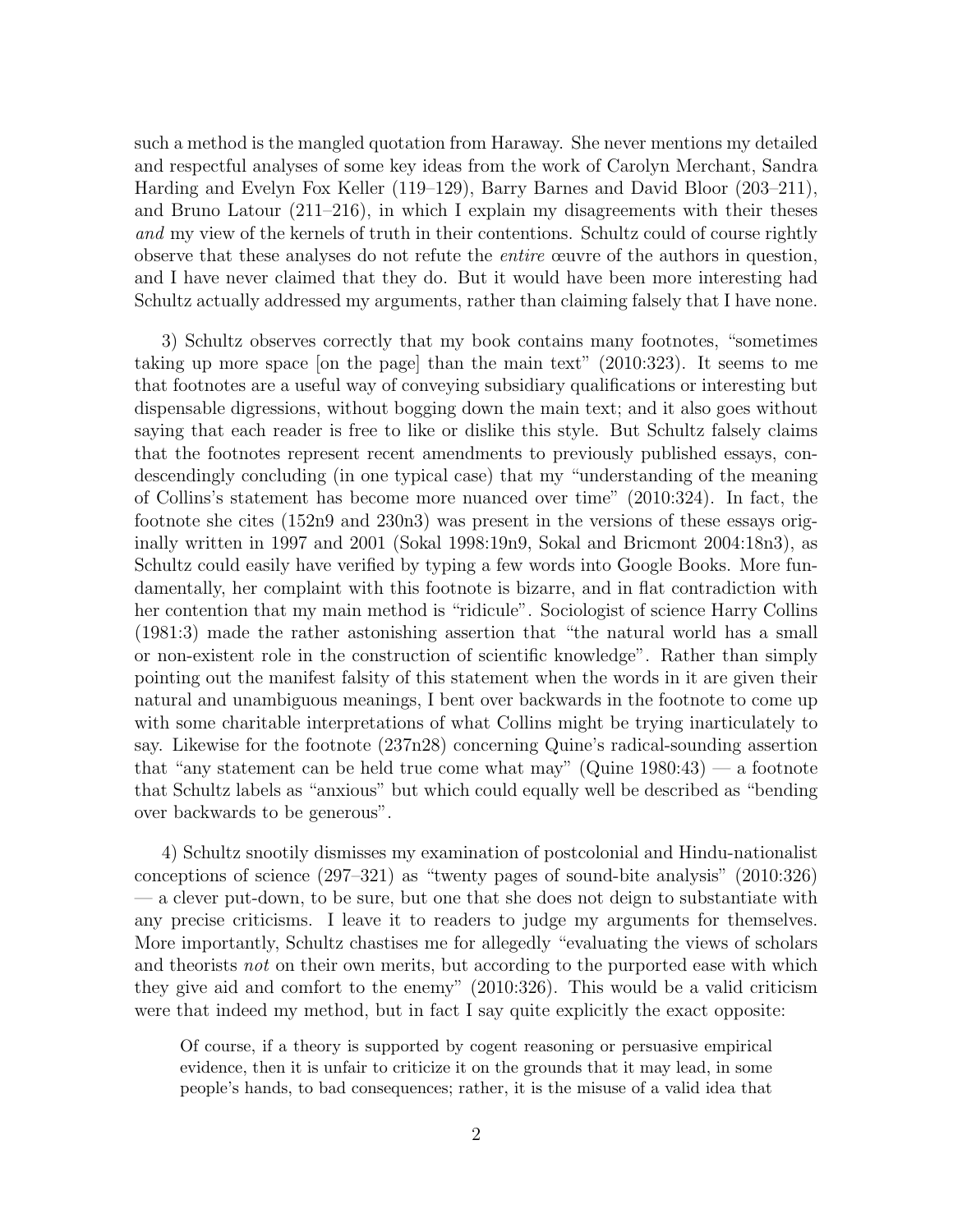should be criticized instead. But if a doctrine is based on sloppy reasoning as I believe postmodernism is  $261$  — then it is not out of place to observe that it can also have pernicious consequences.  $[2008:343]^{1,2}$ 

My next and primary task should now be to address Schultz's substantive criticisms of my book. The trouble is, there are none to speak of: Schultz does not address much less refute — *any* of the principal arguments that I make in any part of my book. There is only a confused comment concerning Quinean underdetermination (2010:325) and an even more bizarre paragraph seguing from Ashis Nandy to interdisciplinarity  $(2010:336-7).$ <sup>3</sup> This is a shame: I would very much welcome rigorous criticism of my arguments concerning epistemology, pseudoscience and religion. But that, alas, will have to await another review and another reviewer.

## References Cited

Bricmont, Jean and Alan D. Sokal. 2001. Science and sociology of science: Beyond war and peace. In: The One Culture?: A Conversation about Science, edited by Jay Labinger and Harry Collins, pp. 27–47, 179–183 and 243–254. Chicago: University of Chicago Press.

<sup>2</sup>See also 2008:374: "[W]hen discussing any set of ideas, it is important to distinguish between the intrinsic merit of those ideas, the objective role they play in the world, and the subjective reasons for which various people defend or attack them." And see Bricmont and Sokal (2001:182): "[W]e do not judge ideas according to their real or alleged 'consequences', nor according to the real or alleged motivations of their advocates or detractors, nor according to the real or alleged moral worth of the social groups in which they are popular or unpopular. Our objection to the strong programme [in the sociology of science] is that we think it is philosophically and methodologically misguided, not that it is harmful to the public image of science."

<sup>3</sup>For what it's worth, Schultz completely misunderstands Bricmont's and my discussion of Quinean underdetermination (2008:235–7), getting it exactly backwards. Far from attempting "to refute the thesis of the under-determination of theory by evidence" (2010:325), as she thinks, we argue that radical underdetermination is real but principally concerns what we call "crazy theories", of which we give several examples (2008:236).

There is, in fact, a real gap in our treatment of Quinean underdetermination, though Schultz misses it. What criteria can be used to distinguish between "crazy" and "non-crazy" theories? This is a very important problem in the philosophy of science, to which most workers in the field (including Bricmont and myself) have paid insufficient attention. My current view is that the best solution will involve a hierarchy of metaphysical working hypotheses, roughly along the lines proposed by Nicholas Maxwell (1998).

<sup>1</sup>Footnote 261 reads as follows: "The degree of validity of postmodernist ideas is, of course, a vast issue that goes far beyond the scope of this essay. It becomes particularly thorny because of the great diversity of ideas that go under the name of 'postmodernism' (even within my rather restrictive definition [given earlier on pp. 269–271]). Some of my views on these matters can be found in Chapters 6 and 7 above, as well as in Sokal and Bricmont (1998, chapter 12). See also Haack (1998, 2003), Brown (2001) and Nanda (2003) for cogent critiques of postmodernist philosophical doctrines."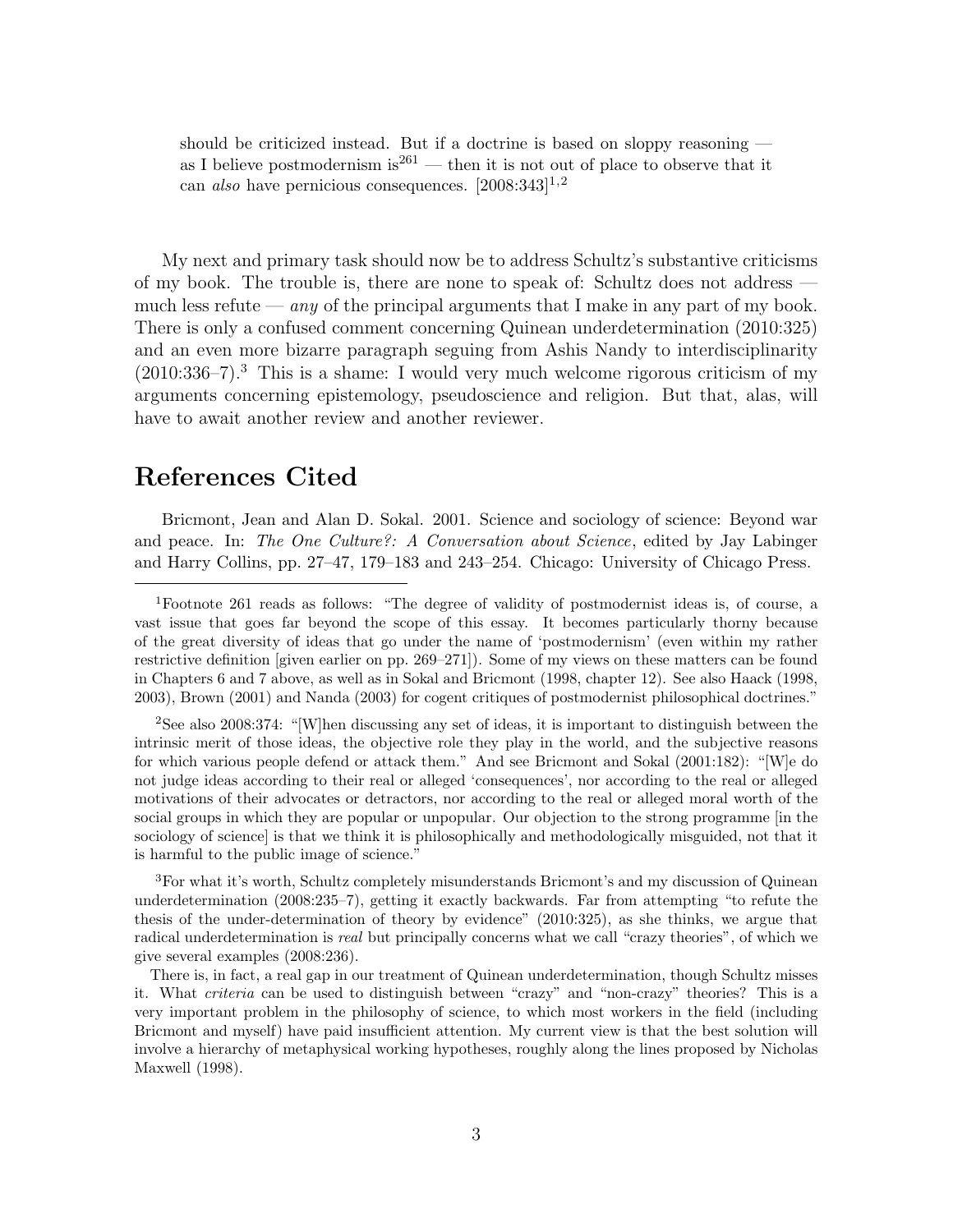Brown, James Robert. 2001. Who Rules in Science?: An Opinionated Guide to the Wars. Cambridge, Mass.: Harvard University Press.

Collins, Harry M. 1981. Stages in the empirical programme of relativism. Social Studies of Science 11: 3–10.

Haack, Susan. 1998. Manifesto of a Passionate Moderate: Unfashionable Essays. Chicago: University of Chicago Press.

Haack, Susan. 2003. Defending Science — Within Reason: Between Scientism and Cynicism. Amherst, N.Y.: Prometheus Books.

Haraway, Donna J. 1994. A game of cat's cradle: Science studies, feminist theory, cultural studies. Configurations: A Journal of Literature, Science, and Technology 2: 59–71.

Maxwell, Nicholas. 1998. The Comprehensibility of the Universe: A New Conception of Science. Oxford: Clarendon.

Nanda, Meera. 2003. Prophets Facing Backward: Postmodern Critiques of Science and Hindu Nationalism in India. New Brunswick, N.J.: Rutgers University Press.

Quine, Willard Van Orman. 1980. Two dogmas of empiricism. In: From a Logical Point of View, 2nd ed. revised. [1st ed. 1953] Cambridge, Mass.: Harvard University Press.

Schultz, Emily A. 2010. Fear of scandalous knowledge: Arguing about coherence in scientific theory and practice. *Reviews in Anthropology* **39**: 313–343.

Sokal, Alan. 1998. What the *Social Text* affair does and does not prove. In: A House Built on Sand: Exposing Postmodernist Myths About Science, edited by Noretta Koertge, pp. 9–22. New York: Oxford University Press.

Sokal, Alan. 2008. Beyond the Hoax: Science, Philosophy and Culture. Oxford: Oxford University Press.

Sokal, Alan and Jean Bricmont. 1998. Fashionable Nonsense: Postmodern Intellectuals' Abuse of Science. New York: Picador USA. [Published in the U.K. under the title Intellectual Impostures: Postmodern Philosophers' Abuse of Science. London: Profile Books, 1998. Originally published in French under the title Impostures intellectuelles. Paris: Odile Jacob, 1997.]

Sokal, Alan and Jean Bricmont. 2004. Defense of a modest scientific realism. In: Knowledge and the World: Challenges Beyond the Science Wars (Proceedings of the Bielefeld– ZiF conference, 18–20 June 2001), edited by Martin Carrier, Johannes Roggenhofer, Günter Küppers and Philippe Blanchard, pp. 17–45. Berlin–Heidelberg: Springer-Verlag.